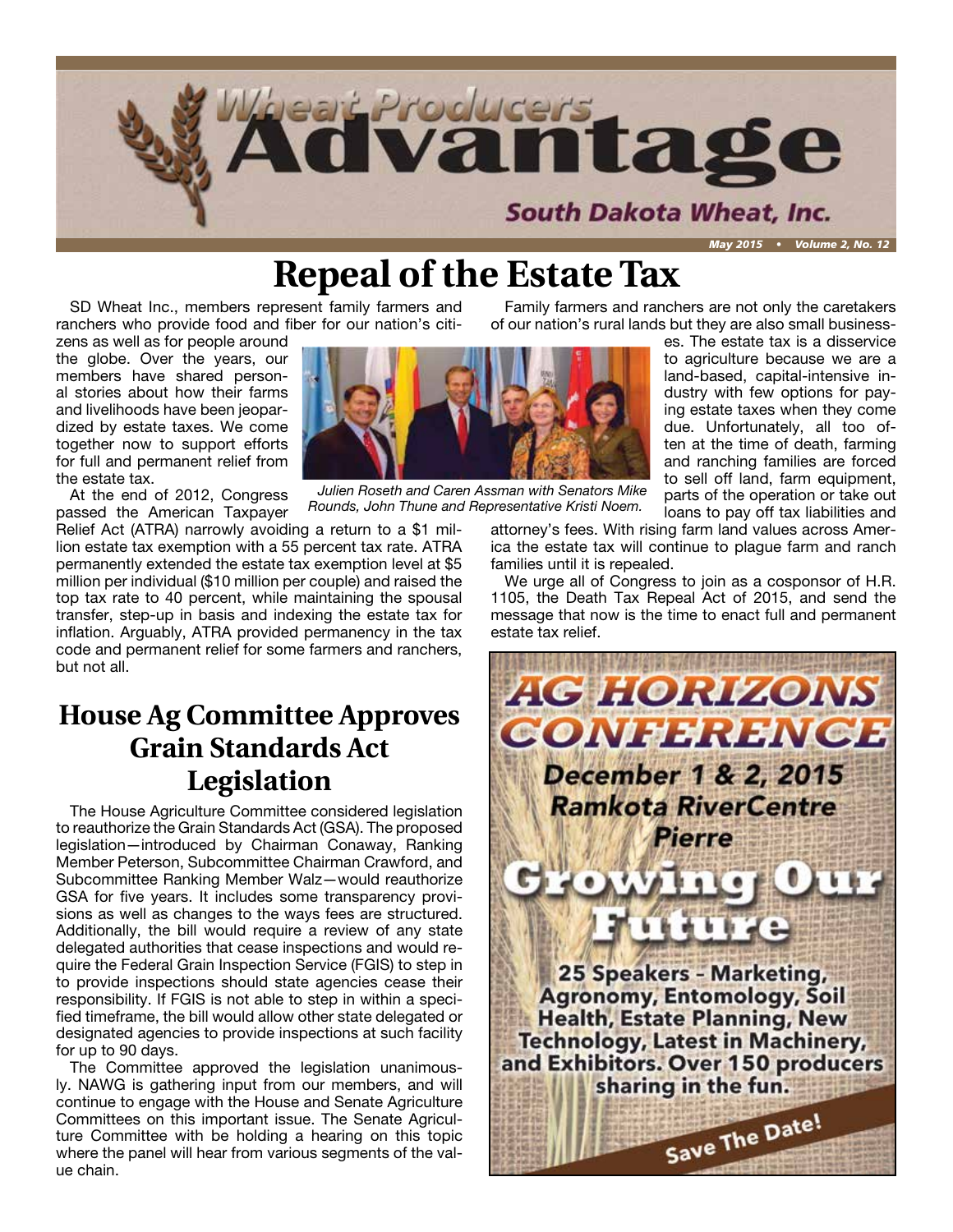# US Wheat Office Structure



U.S. Wheat Associates (USW) is the industry's market development organization working in more than 100 countries. Its mission is to "develop, maintain and expand international markets to enhance the profitability of U.S. wheat producers and their customers." The activities of USW are made possible by producer checkoff dollars managed by 19 state wheat commissions and through cost-share funding provided by USDA's Foreign Agricultural Service. For more information, visit www.uswheat.org or contact your state wheat commission.

Marketing year 2014/15 has turned into a perfect storm of bearish factors for U.S. wheat exports. Global wheat supplies are even larger than first expected, U.S. prices remain higher than the competition and protein is limited. The abundant supply of corn and soybeans has added price pressure to all grains and, to complicate matters, the U.S. Dollar Index (USDX) hit a 12-year high last week, making U.S. agricultural products even more expensive for overseas customers. Despite the challenging context, the United States will still be the largest single supplier of wheat in the world this year as customers concerned with consistent quality and reliable supply find value in our production.

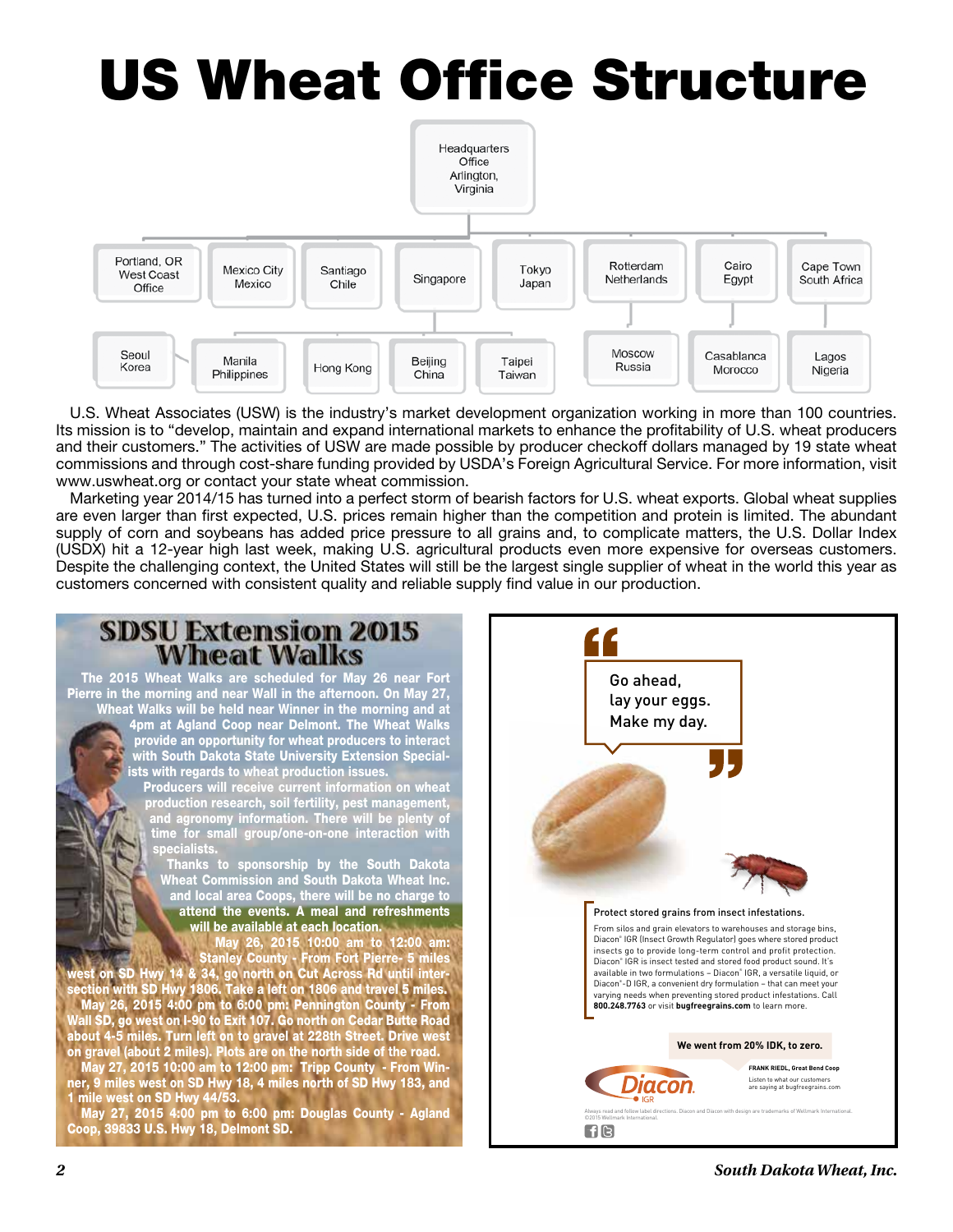

#### **Directors**

DISTRICT 1 Shannon DePoy, Lantry DISTRICT 2

Julian Roseth, Midland

DISTRICT 3 Tanner Handcock, Wall

DISTRICT 4 Doug Simons, St. Lawrence

DISTRICT 5 Todd Mangin, Gettysburg

DISTRICT 6 Carl Schwab, Andover

DISTRICT 7 Paul Hetland, Mitchell

Caren Assman, Executive Director PO Box 667 Pierre, SD 57501 Office: (605) 224-4418 www.sdwheat.org wheatinc@midco.net

*Next generation carries on the Take & Bake tradition. Shannon Gebhart with her siblings Katelyn and Kyle.*

to bake and take.

take them.





Reid Christopherson, Executive Director Office: (605) 773-4645

> Chet Edinger, Mitchell Darrell Davis, Ipswich Terry Hand, Midland Clinton Vanneman, Ideal Leo Warrington, Bristol



The South Dakota Wheat Commission annual "Bake and Take Day," which occurred this year on March 28, invited home bakers of all ages to slow down, relax and embrace community spirit by baking home-made goodies and sharing them with friends, neighbors or folks who may not be able to bake themselves. Bake and Take Day has a long tradition in South Dakota as an activity designed to educate consumers in the importance of home baking and wheat foods consumption. The personal visit to members of the community is as rewarding and important as the baked goods you

**2015 Bake and Take Contest**

Contestants who submitted their Bake and Take activity were entered into a random drawing for \$50 cash in one of four categories. Categories included -- youth individual (4-17), youth group, adult individual (18 plus), or

The following entries were randomly selected as winners in the annual

Milesville Rangers 4-H Club

Busy Fingers, CFEL, Huron

adult group. Please congratulate our winners below.

· Youth Individual Laci Svennes, Huron

· Adult Individual Deanne Ness, Huron<br>· Adult Group Busy Fingers, CFEL,

South Dakota Wheat Commission Bake and Take Contest

**Nagel Agency — serving your crop insurance needs since 1986.**

> **215 West Sioux Avenue Pierre, SD 57501 1-605-224-4662**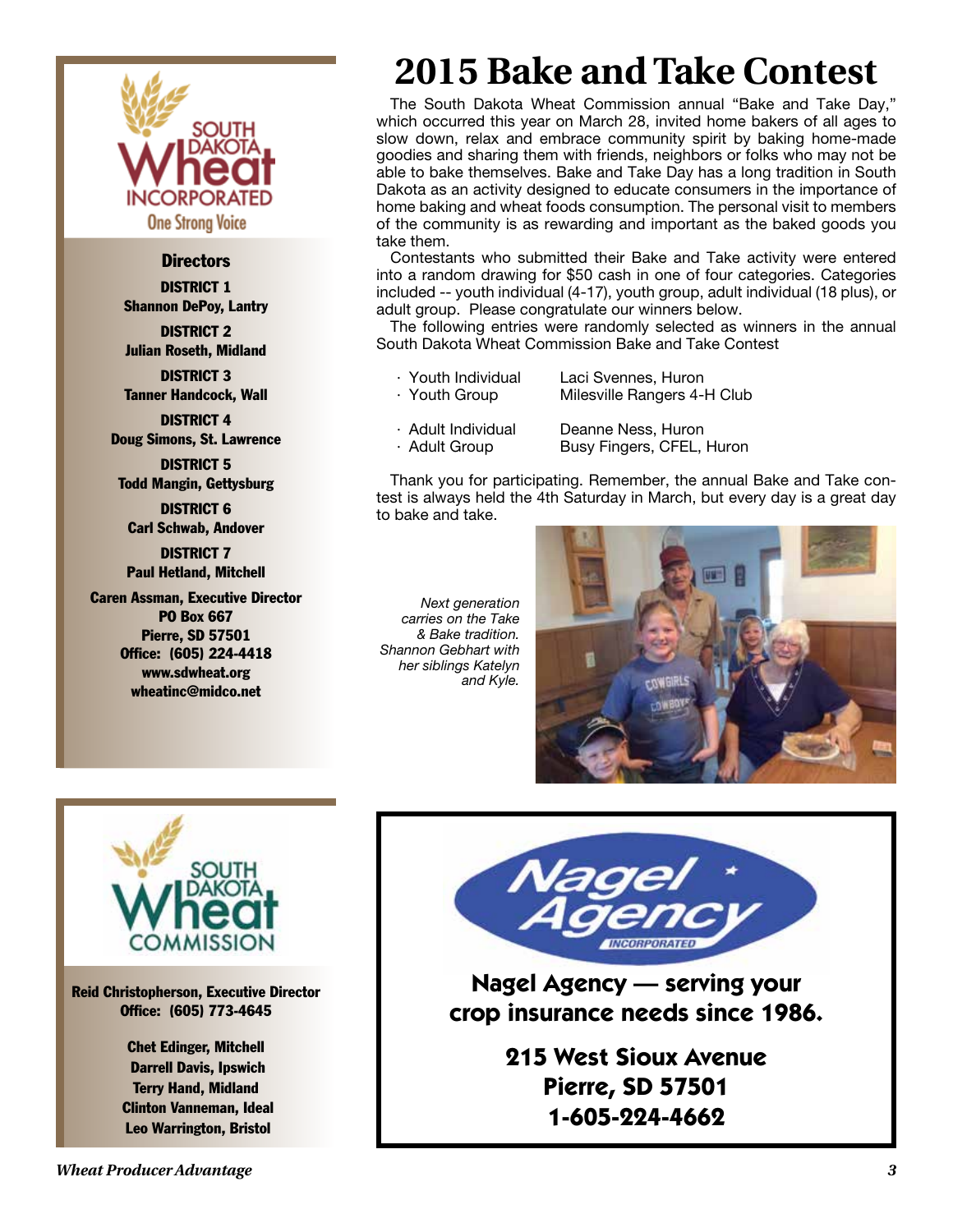## **Scab Management: It Takes an Integrated Approach**

When it comes to managing Fusarium Head Blight (commonly referred to as "scab") in wheat and barley, university small grains specialists emphasize that the best approach is an integrated one focusing primarily on the planting of moderately resistant varieties and the use of effective fungicides.

"No individual approach is 100% effective at reducing scab — and particularly reducing vomitoxin," says Pierce Paul, Wooster-based plant pathologist with the Ohio State Extension. "Fungicides provide about 50- 60% control, while resistance provides about 50% control relative to the susceptible checks. To get the best control, you have to integrate multiple strategies, with fungicide and resistance being the two main ones." Seeding into fields previously planted to non-cereal crops reduces the risk of increased inoculum pressure; also, Paul and his group have been researching the value of harvesting strategies that help improve the quality of the grain harvested from scabby fields. They found that increasing the combine fan speed helps to blow out scabby, light-weight kernels, thus reducing the level of vomitoxin and Fusarium-damaged kernels (FDK) and increasing the test weight of grain harvested from scab-affected fields.

"Any single management practice used alone to reduce FHB and DON (the mycotoxin often resulting from scab infection) is not enough when weather conditions are favorable for FHB," states University of Illinois extension plant pathologist Carl Bradley. Speaking to wheat specifically, while no variety is completely resistant to scab, "the combination of a [moderately] resistant variety and the application of an effective fungicide (either Prosaro® or Caramba®) at the correct timing (beginning of flowering — Feekes growth stage 10.5.1) will provide a much better level of control than doing either practice alone," Bradley advises. Should one be unable to apply Prosaro or Caramba on the day that most of the field is flowering, an application two to six days after that will still help reduce scab and vomitoxin, says Ohio State's Paul.

For barley, fungicide application should occur at heading, says Andrew Friskop, North Dakota State University small grains extension plant pathologist. When deciding whether to make an application, wheat and barley growers often rely upon experience and "gut instinct," Friskop notes. But, he likewise encourages producers to utilize state and national FHB prediction models. The FHB Risk Assessment Tool, funded by the U.S. Wheat & Barley Scab Initiative (USWBSI), is designed to give growers and grain industry personnel valuable advance notice of potential outbreaks and the risk of scab. This tool, which can be accessed at http://www.

wheatscab.psu.edu/riskTool.html, displays daily estimates of disease risk for more than 30 states. The risk maps are accompanied by timely commentary from disease specialists from the participating states.

The USWBSI also sponsors the Fusarium Head Blight (FHB) Scab Alert, a real-time alert system based on commentary from small grains disease specialists around the country. Alerts are delivered to subscribers via either cell phone text messages or email, warning them when conditions in their area are favorable for scab development. Those interested in signing up for these alerts can do so at http://scabusa.org/fhb\_alert.php.

Despite university extension emphasis on an integrated approach to FHB management, not all growers follow that advice. "Unfortunately, it was apparent that not enough growers in Illinois implemented an integrated management approach in the 2014 season," Bradley says, referring to last year's "major issues that occurred with FHB, and especially high DON levels, despite many fields receiving a fungicide application." Numerous growers assume that a good fungicide can cure all disease problems, he continues. "But fungicide alone does not go far enough for control of FHB and DON."

NDSU's Friskop believes the use of an integrated strategy varies from region to region within his state. "Growers who deal with chronic scab problems likely will employ an integrated approach; and therefore, I would consider it to be highly adopted in these regions," he relates. "However other regions that have infrequent scab epidemics may choose one of two FHB management tools instead of a holistic integrated approach." Also, he points out, FHB-resistant varieties of durum wheat and barley are not yet as widely available in North Dakota, compared to hard red spring wheat.

As wheat and barley breeders develop and release more varieties with at least moderate resistance to Fusarium Head Blight, it is hoped — and expected — that the percentage of small grain acreage planted to such varieties will trend upward. One challenge facing extension educators, however, is how to maintain producers' FHB "radar alert" on a regular basis, not just in those years when scab rears its head in their locale to an economically significant degree. "It's a good thing we don't get scab every year; but the fact that we don't [likewise means] it's hard to keep people focused on scab," affirms Pierce Paul. "The same applies to using the forecasting system, using the tools that are available for scab management. When scab is 'off the radar screen,' nobody wants to hear about it. But we have to keep at it."

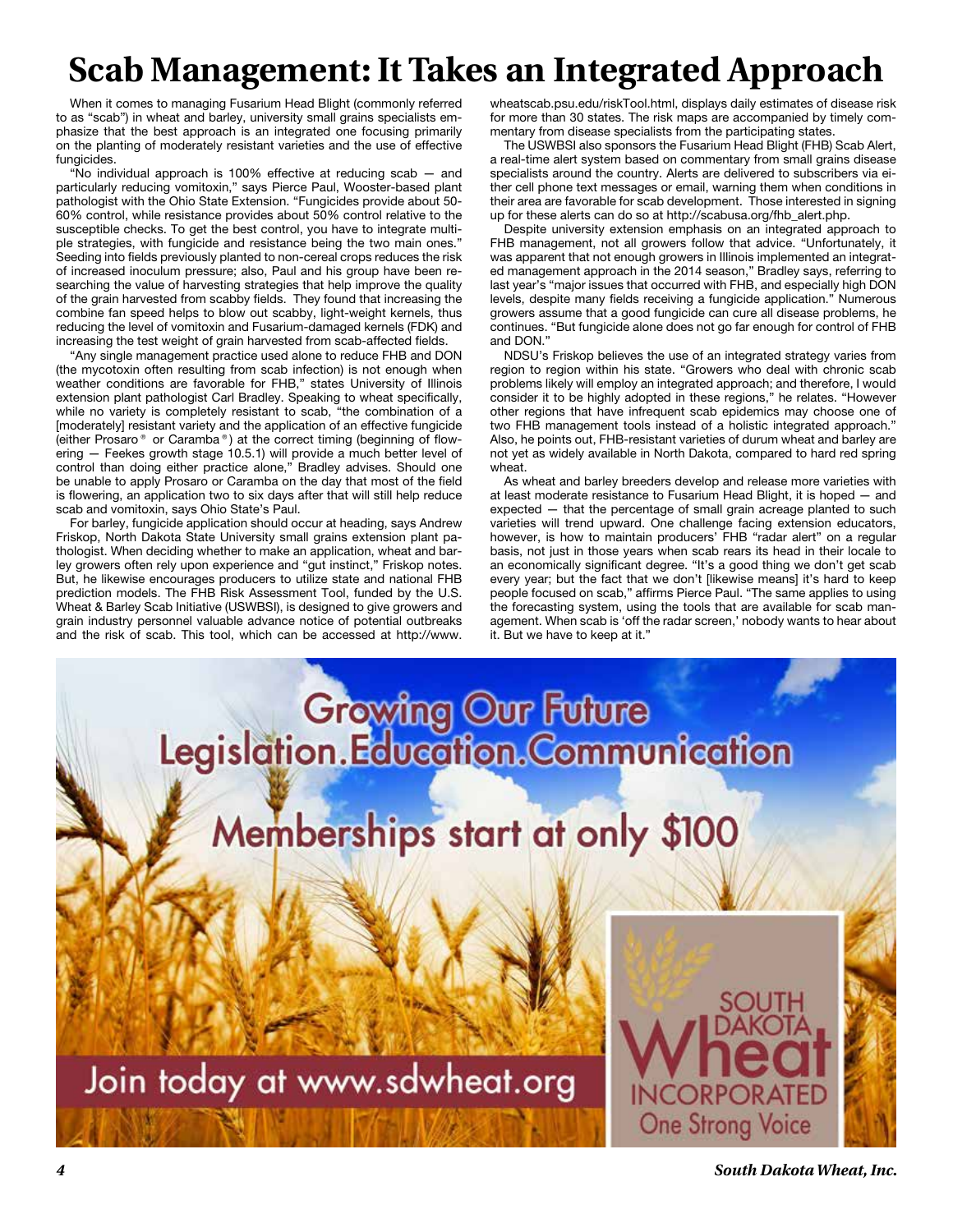



#### **Shannon DePoy District 1**

Everyone is involved with the farm, including my wife Robyn and our two children Hayley and Case. Our home is in Lantry, which is a small town lo-

cated between Dupree and Eagle Butte in the northwest corner of the state. I have been farming with my dad since I graduated high school in 1993. Farming has seen a multitude of changes since I started with technology, cropping rotation, equipment, and farm programs standing out the most.

When I started, I spent my time working summer fallow, then planting winter wheat in the fall. With the old farm programs we were limited in our choice of crops because of the lack of base acres. After the Freedom to Farm Act and the adoption of no-till in the early 90's things really started to change. It allowed us to grow other crops along with our wheat. Our main rotation is winter wheat, corn, sunflower and spring wheat, which is a popular rotation here in central SD. I incorporate wheat in my operation because it works well in drier climates, and it adds to my bottom line. As much as I like corn, this still isn't the corn belt and don't think it ever will be.

Even though many of us distain politics, it is important to know how legislation at the state level is going to impact us. We as farmers are getting fewer and fewer, and the larger towns are getting further away from agriculture, whether we like it or not, it's a fact.

Being politically active allows you to monitor new legislation and being a member of SD Wheat, Inc. allows you to take an active role. I am proud to be volunteering my time to an industry I'm passionate about.



#### **Tanner Handcock District 3**

Tanner Handcock currently lives in Wall, SD. He spent most of his childhood on a farm and ranch operation outside of Long Valley, SD. He gradu-

ated from high school in Kadoka, SD, and received a Bachelor's Degree in Business Administration from Black Hills State University. He and his wife, Kimberly have been married for 12 years and they have four children, Dawson 7, Hallie 4, and twins Reese and Davis who are 8 months old.

#### *Wheat Producer Advantage 5*

He started his career in the crop insurance industry in 2008, and in 2009 relocated to Wall, SD. Crew Agency is a crop insurance agency located in Cactus Flat, SD and we specialize in crop insurance. As an owner/agent of Crew Agency, LTD., I am very interested in being part of the SD Wheat Inc. Board. Being a new Director, I am still learning the ropes but hope to represent the wheat farmers in our area, at the Capitol in Pierre and in Washington, DC.

"Being part of this organization keeps me up to date on many aspects of the farming industry. I see the Farm Bill continuing to help make crop insurance a good safety net for our producers and lenders who are part of our farming industry."



*Board of Directors*

#### **Paul Hetland District 7**

Paul farms with his brother near Mitchell in Davison and Aurora Counties. He grew up on their farm, however he worked off the farm for 10 years

as an accountant before returning to agriculture in the late 90's.

Hetland Farms is a cash grain operation with a primary rotation of corn, soybeans, wheat and cover crops. Nutrients from two 2,400 head swine facilities are utilized in the operation as well. Their objective beyond year to year profitability is to promote soil health in all aspects of the operation from rotations to tillage practices.

Wheat is an important part of this process as it creates a viable cash crop which fits well into our rotation. It spreads our work load, creates diversity for weather risk and timing of precipitation, provides a window for incorporating cover crops and placement of the nutrients produced by the hog barns.

Agriculture is a dynamic place to be right now. Change occurs rapidly creating many opportunities. I am very optimistic about the advances that we are seeing within the wheat breeding programs and the emphasis that has been placed on bringing better varieties and traits to producers. I believe that wheat yield increases on our farm will increase at a faster pace than either corn or soybeans over the next 10 years.

I am excited to work with South Dakota Wheat so that I can share the benefits of wheat within our operation to other producers while learning about and assisting with the creation of policies that promote market access and value.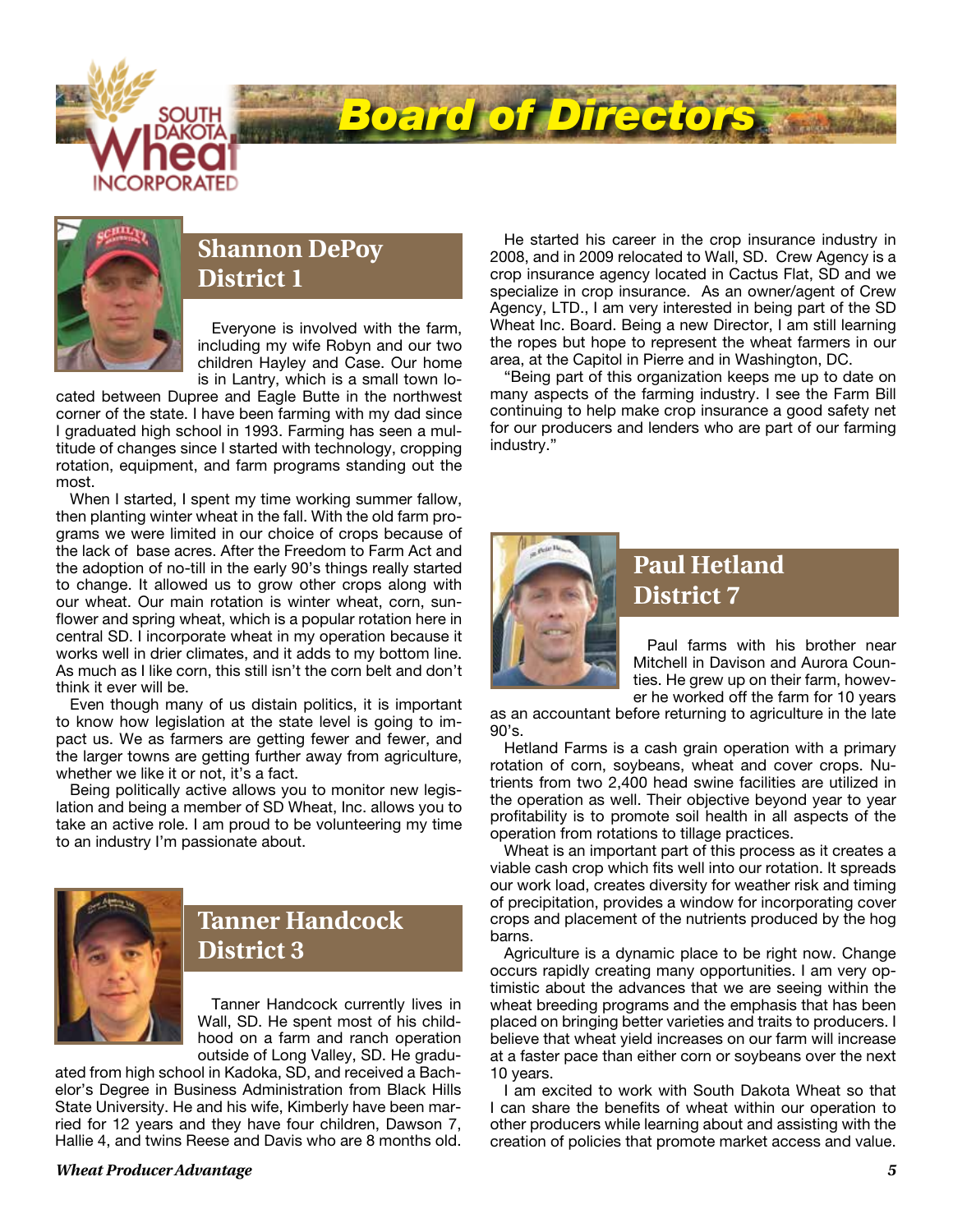# **Yield projections increase on second day of Kansas Wheat Tour**

Rolling waves of grain and tornadoes are the ultimate Kansas stereotypes, and mother nature was happy to

year's 32.8 bushels an acre. As the scouts traveled south of Colby, they quickly began to see

best looking wheat so far in the tour. The stretch from

provide both recently to some Hard Red Winter Wheat Tour participants. The tour, sponsored by the Wheat Quality Council, roamed through Kansas in early May, trekking on six different routes.



The convoy was comprised of 21 separate vehicles carrying 92 partic-

*Scouts estimated the yields of wheat fields from Colby to Wichita on May 6, including this field near Stafford, Kansas.*

ipants from all over the globe, including some who saw their very first tornado thanks to severe weather in the Wichita area. The scouts stopped at a total of 589 fields along their routes, an increase from the day before's 284 fields. The day two average estimated yield for the areas visited is 34.5 bushels an acre, an increase from last

Wheat Vield Contest Seven Districts will s *cash brit* **TINGI** pring an **AIM CAR** division

**Registration and** qualifications available at ww.sdwheat.o

Dodge City to Wichita showed a stronger potential, with most fields averaging from 35-50 bushels per acre.

"A worrisome thing that I saw was the amount of stripe rust along these routes," said Romulo Pisa Lollato, the future wheat and forages extension specialist for Kansas State University. "We found stripe rust in five out of 16 samples between Dodge City and Kingman County, and it concerns me because of the area's good yield potentials."



some of the most drought stricken wheat in the state. The south western portion of the state showed an estimated range from 0-18 bushels per acre. However, when the p articip ants turned east, they began to see some of the

*A small and normal sized head comparison between two samples found in the same field. Drought was the primary cause of the small head.* 

While rain means good things for a wheat crop, one must remember that what is good for the wheat is good for disease as well. Other issues spotted along the way were wheat streak mosaic virus, wheat smut, winter kill, hail damage and the elephant in the room, drought stress.

"In my area double crop wheat acres will have low yields, if they haven't been taken out already," said Scott Van Allen, a farmer in Sumner County, the largest wheat producing county in the state. "There is some really nice looking wheat, but there is also some wheat that just couldn't make it with the lack of moisture. But what did hang on, the rain has helped 100 percent, so I am still optimistic.

*Story and Photos by Jordan Hildebrand*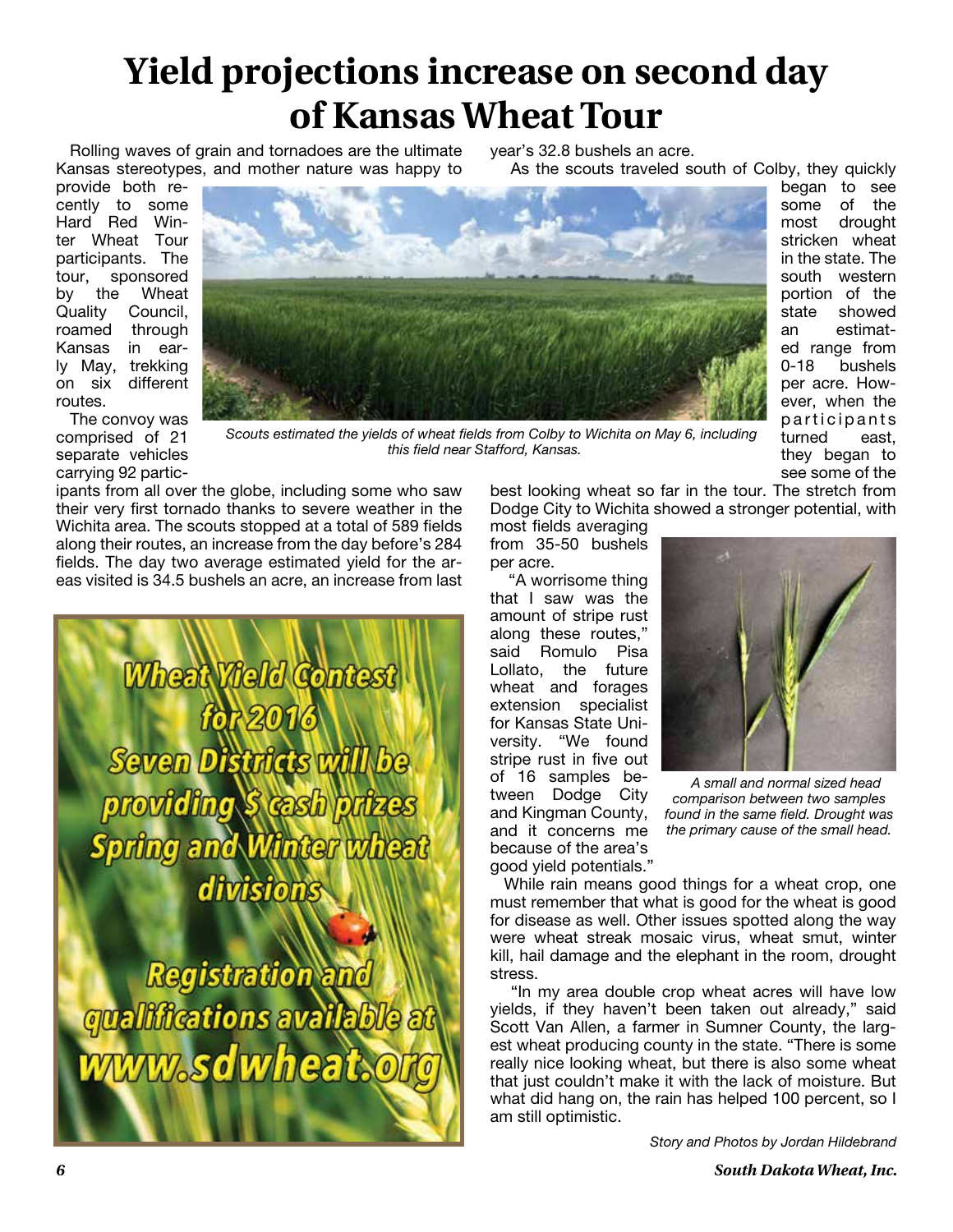### **Saudi Arabia buys stake in Canadian grain handling company**

A state-owned Saudi Arabian investment company and Bunge, the agricultural trading house, have taken control of Canada's former wheat monopoly, underscoring the oil exporting nation's quest for secure sources of food imports.

The sale of a 50.1 per cent stake in CWB, formerly the Canadian Wheat Board, comes three years after Ottawa ended its privileged position as the exclusive purchaser of wheat and barley from western Canada's farmers, opening up the market to competition for the first time in seven decades.

New York-listed Bunge and the Saudi Agricultural and Livestock Investment Company (Salic) will pay C\$250m (\$202m) for the stake in the company.

The venture, to be called G3 Global Grain Group, will vie with commodities trading houses such as Cargill and Glencore in bidding for Canada's grain.

Salic, wholly owned by the Saudi government, was formed in 2011 to meet the kingdom's growing food requirements and cut expenditures on food imports, according to its website.

Saudi Arabia is the world's leading barley importer and its wheat imports are growing. Canada is the world's second largest wheat exporter and also a large barley producer.

Karl Gerrand, G3's new chief executive, said of Salic: "This fits exactly with their vision. Canada produces some

of the best-quality grain in the world. We have surplus exportable grain that's available in Canada, and we will have it for the foreseeable future." Mr Gerrand, who ran Bunge's Canadian operations, said Bunge will own a majority of G3.

G3 will combine Bunge's grain export terminal in Quebec City and four silo complexes in Quebec province with CWB's seven silos across Canada. CWB is also building four more grain handling facilities in Manitoba and Saskatchewan provinces, the companies said.

 "We didn't want a company that already had a significant Canadian footprint," she said, because CWB aimed to maintain competitive markets for farmers and keep its staff. The minority stake in CWB will be held in trust for the benefit of farmers, G3 said.

Saudi Arabia imported about half a million tonnes of grain from Canada in the crop year ended last July, according to the Canadian Grain Commission.

Mr Gerrand said: "Salic will have to be competitive with the rest of the market in acquiring our grain. We're an independent Canadian agribusiness run by Canadians and managed by Canadians."

Abdullah Al-Rubaian, Salic chairman, said the company is "committed to infrastructure investment in countries such as Canada, which are exporters of surplus supplies of high quality grain."



500 E CAPITOL AVE PIERRE SD 57501-9865 արկակերի կամից դիկի կին կերերին <sub>տ</sub>րերական այնք